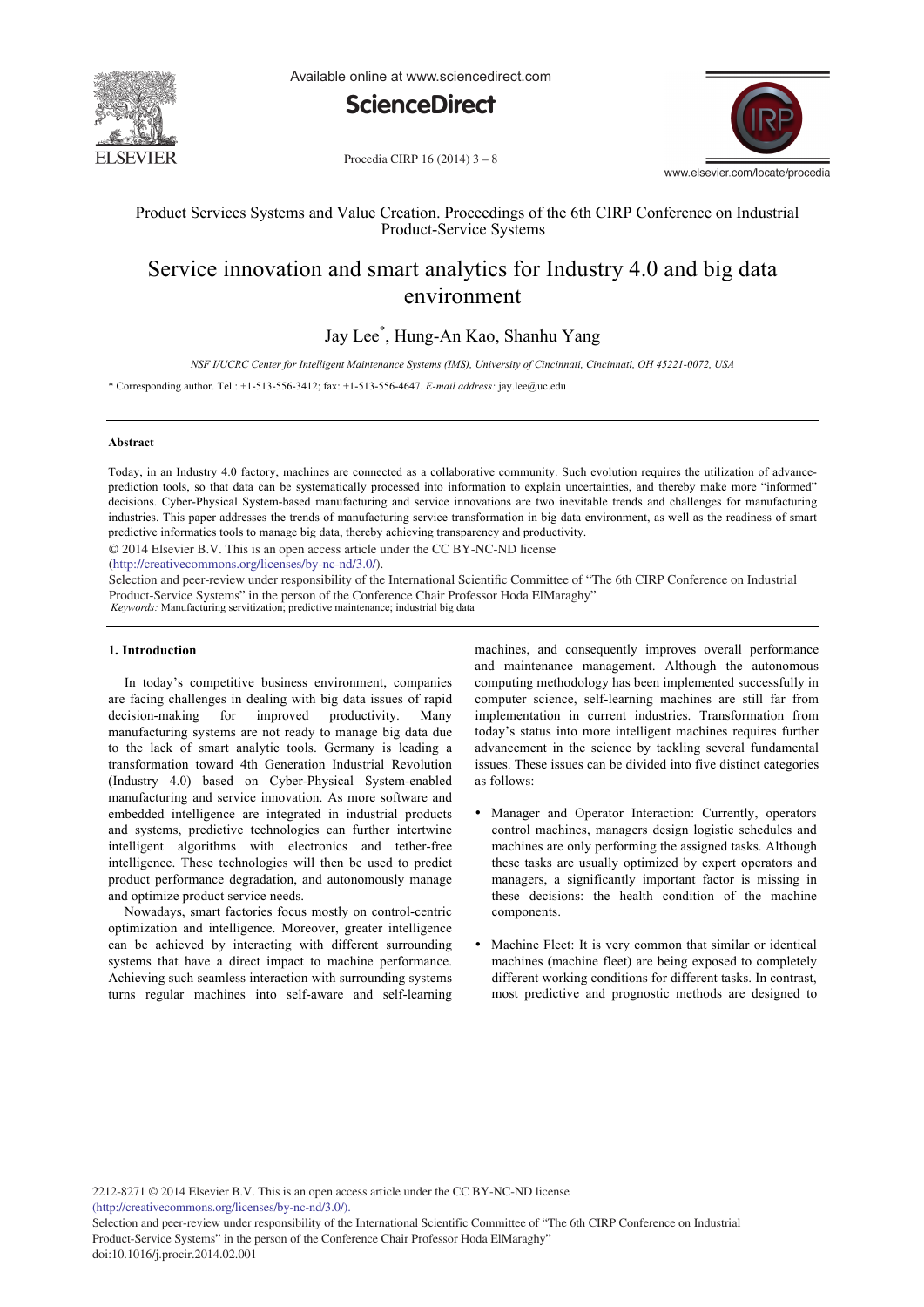support a single or limited number of machines and working conditions. Currently, available prognostic and health management methods are not taking advantage of considering these identical machines as a fleet by gathering worthwhile knowledge from different instances.

- Product and Process Quality: As the final outcome of the manufacturing process, product quality can provide much insight on machine condition via backward reasoning algorithms. Product quality can provide feedback for system management, which can be used to improve production scheduling. Currently, such feedback loop does not exist and needs further research.
- Big Data and Cloud: Data management and distribution in Big Data environment is critical for achieving self-aware and self-learning machines. The importance of leveraging additional flexibility and capabilities offered by cloud computing is inevitable, but adapting prognostics and health management algorithms to efficiently implement current data management technologies requires further research and development.
- Sensor and Controller Network: Sensors are the machine's gateway to sense its surrounding physical environment. However, sensor failure and degradation may pass wrong and inaccurate readings to decision-making algorithms, which will result in an incorrect outcome.

With these issues in mind, the objective of the paper is to review how current manufacturing industries evolve for the upcoming industrial big data environment, and propose the key technology for sustainable innovative service. The paper is organized as follows: Section 2 focuses on trends of service innovation in manufacturing industries and unmet needs of an Industry 4.0 factory; Section 3 describes the proposed selfaware and self-maintenance machine systems based on industrial big data analysis; Section 4 presents two case studies that have been conducted to demonstrate the feasibility of the proposed framework; and Section 5 concludes the paper with some perspectives.

#### **2. Trends and unmet needs for Industry 4.0 era**

The discovery of new technologies has escorted industry development from the early adoption of mechanical systems, to support production processes, to today's highly automated assembly lines, in order to be responsive and adaptive to current dynamic market requirements and demands. Under the Industry 4.0 concept, astounding growth in the advancement and adoption of information technology and social media networks has increasingly influenced consumers' perception on product innovation, quality, variety and speed of delivery. This requires establishing the factory with capabilities of selfawareness, self--prediction, self--comparison, self-reconfiguration, and self--maintenance. Accompanied with this new technology, two types of innovative development are receiving more attention by academia and industries: service innovation and industrial big data. In this section, previous research on these two topics will be reviewed and discussed.

#### *2.1. Manufacturing servitization and innovation*

Many advanced countries whose economic base is the manufacturing industry have made efforts to transform their economy and reinvigorate the industry. They suffer threats from emerging markets and the global manufacturing supply chain. Therefore, manufacturing firms not only seek manufacturing technique innovation, but are also beginning to focus on induction and impetus of service. This way, the fuzzy boundary of the manufacturing industry and service industry drive will stimulate the development of manufacturing servitization.

Servitization was proposed by Vandermerve and Rada in 1988 [1]. They emphasized the concept of customer focus; combining products, services, support, and knowledge are the most important elements. Furthermore, the authors also asserted that not only service industries, but also manufacturing industries should focus on innovative valueadded service development in order to quickly enhance their core competencies. Baines defined manufacturing servitization as innovation of organizational capabilities and processes, from product sales to integrated product services [2].

Servitization is defined as the strategic innovation of an organization's capabilities and processes to shift from selling products, to selling an integrated product and service offering that delivers value in use, i.e. a Product-Service System [3]. The concept of a Product Service-System (PSS) is a special case of servitization. Mont defines PSS as a system of products, services, supporting networks, and infrastructure that is designed to be competitive, satisfy customers' needs, and have a lower environmental impact than traditional business models [4]. In the PSS business model, industries develop products with value-added services, instead of a single product itself, and provide their customers with services that are needed. In this relationship, the market goal of manufacturers is not one-time product selling, but continuous profit from customers by total service solution, which can satisfy unmet customers' needs.

#### *2.2. Industrial big data environment*

Recently, big data becomes a buzzword on everyone's tongue. It has been in data mining since human-generated content has been a boost to the social network. It has also been called the web 2.0 era since late 2004 [5]. Lots of research organizations and companies have devoted themselves to this new research topic, and most of them focus on social or commercial mining. This includes sales prediction, user relationship mining and clustering, recommendation systems, opinion mining, etc. [6-10]. However, this research focuses on 'human-generated or human-related data' instead of 'machinegenerated data or industrial data', which may include machine controllers, sensors, manufacturing systems, etc.

Under the above-mentioned Industry 4.0 era, intelligent analytics and cyber-physical systems are teaming together to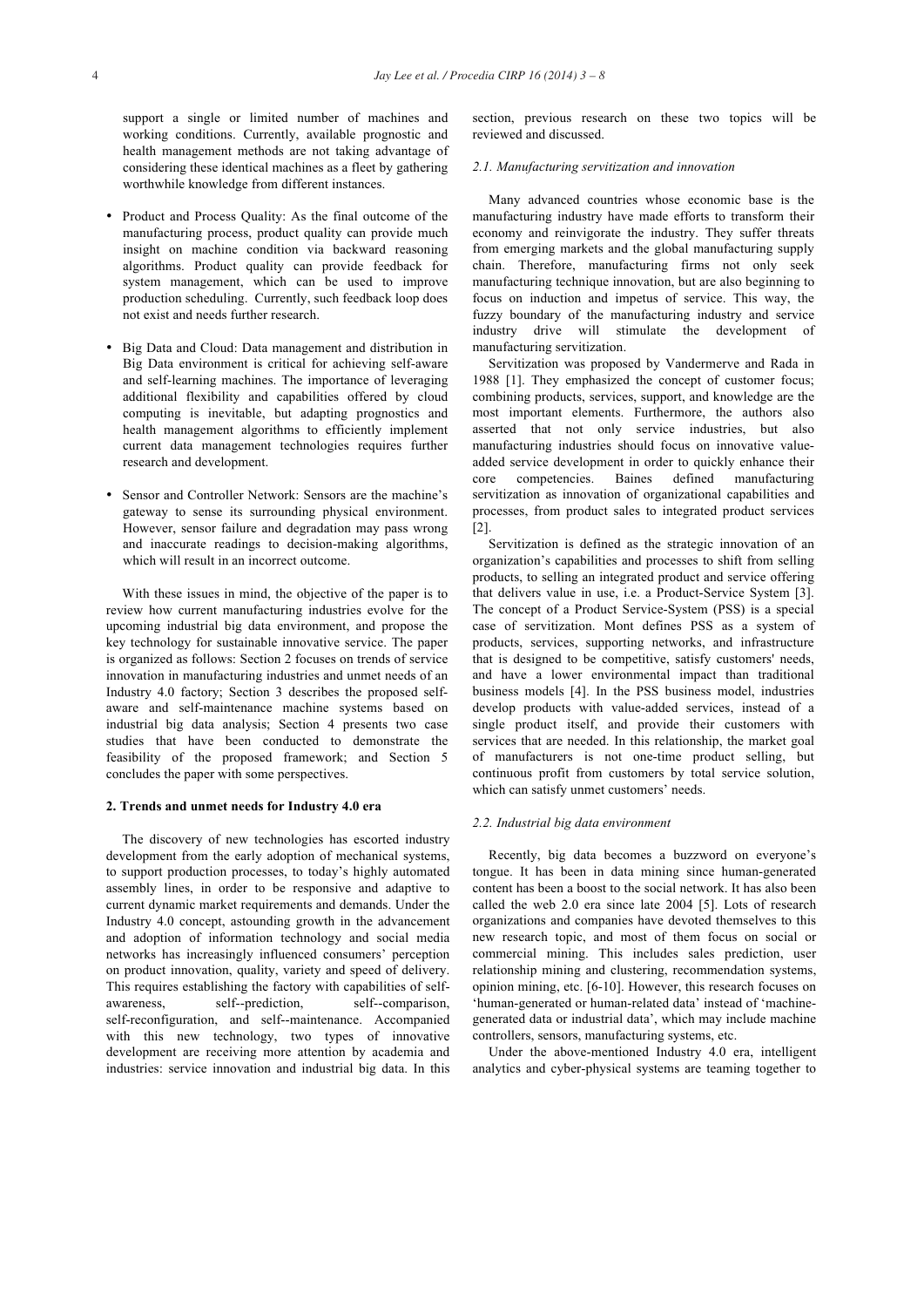realize a new thinking of production management and factory transformation. Using appropriate sensor installations, various signals such as vibration, pressure, etc. can be extracted. In addition, historical data can be harvested for further data mining. Communication protocols, such as MTConnect [11] and OPC, can help users record controller signals. When all of the data is aggregated, this amalgamation is called "Big Data". The transforming agent consists of several components: an integrated platform, predictive analytics, and visualization tools. The deployment platform is chosen based on: speed of computation, investment cost, ease of deployment and update, etc. [12]. The actual processing of big data into useful information is then the key of sustainable innovation within an Industry 4.0 factory.

#### **3. Self-aware and self-maintenance machines for industrial big data environment**

The recent developments of an Internet of Things (IOT) framework and the emergence of sensing technology have created a unified information grid that tightly connects systems and humans together, which further populates a big data environment in the industry. With more advanced analytics, the advent of cloud computing and a Cyber-Physical Systems (CPS) framework, future industry will be able to achieve a fleet-wide information system that helps machines to be self-aware and actively prevents potential performance issues. A self-aware and self-maintained machine system is defined as a system that can self-assess its own health and degradation, and further use similar information from other peers for smart maintenance decisions to avoid potential issues. Smart analytics for achieving such intelligence will be used at the individual machine and fleet levels.

For a mechanical system, self-awareness means being able to assess the current or past condition of a machine, and react to the assessment output. Such health assessment can be performed by using a data-driven algorithm to analyze data/information collected from the given machine and its ambient environment. The condition of the real-time machine can be fed back to the machine controller for adaptive control and machine managers for in-time maintenance. However, for most industrial applications, especially for a fleet of machines, self-awareness of machines is still far from being realized. Current diagnosis or prognosis algorithms are usually for a specific machine or application, and are not adaptive or flexible enough to handle more complicated information. The reasons for why a self-aware machine has not been fully realized are summarized as follows:

**Lack of a closely coupled human-machine interaction**: a major influential factor for machine condition and performance is human operation and management. Productivity and production quality can be greatly affected by task design and scheduling. Current machines can only passively listen to the operators' commands and react, even when the assigned task is not optimal for its current condition. A smarter machine system, on the other hand, should be able to actively suggest task arrangements and adjust operational parameters to maximize productivity and product quality.

**Lack of adaptive learning and full utilization of available information**: PHM systems cannot be widely implemented in the industry because of their low level of adaptability, which eventually leads to a lack of robustness in the health monitoring algorithms. The problem behind such an issue is that for a PHM system, development and implementation are usually separated. The PHM algorithm is developed by data collected from experiments, and does not change during implementation unless being re-trained by experts. In most cases, the algorithm only handles condition monitoring data from real machines using a pre-defined procedure without attempting to learn from it. Such a situation is far from optimal, because real-time data collected from machines in the field is usually from more machine units and of a much longer time duration, which means it contains much more information than the lab-generated data. Algorithms that are capable of learning from such data will be able to achieve optimal flexibility and robustness for handling different situations.



Figure 1: Cyber-physical system framework for selfaware and self-maintenance machines

In order to solve the aforementioned research gaps, a unified Cyber-Physical System framework for self-aware and self-maintenance machines has been developed that can extract meaningful information from big data more efficiently, and further perform more intelligent decisionmaking. The proposed system framework is shown in Figure 1.

Within the scope of this research, physical space is considered:

- A fleet of machines, including
- o Condition Monitoring (CM) data previously and presently collected
- o Controller parameters
- o Digitized machine performance (e.g. product quality measurement)
- o Machine and component configuration, model information
- o Utilization history, tasks being performed
- Human actions, including
- o Maintenance activities
- o Human controlled operating parameters and usage pattern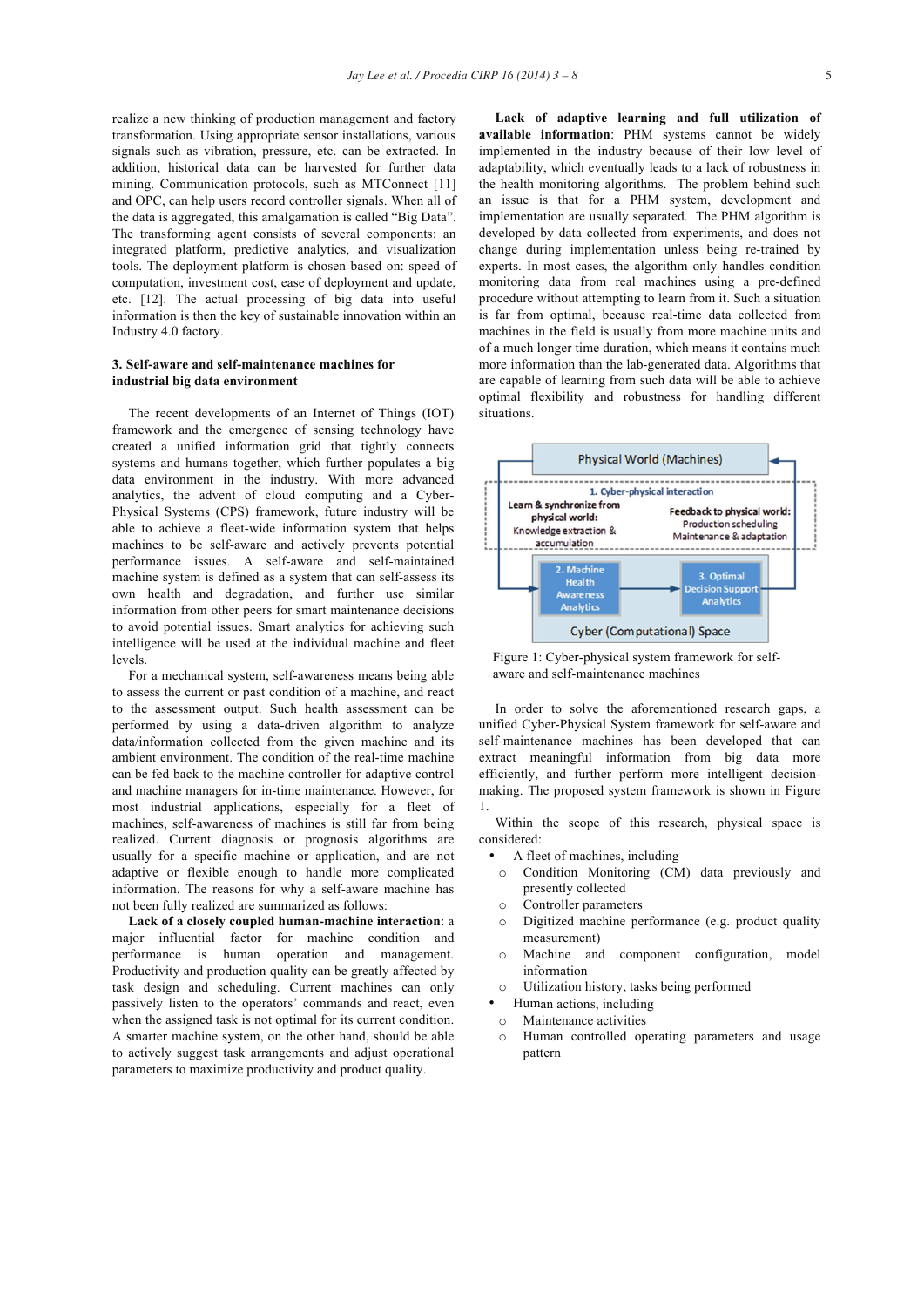While in the cyber (computational) space, firstly, the data and information format needs to be properly defined so that information collected from the physical space can be recorded and managed. Secondly, the cyber space is designed to be able to summarize and accumulate knowledge on machine degradation, so that such knowledge can be used for health assessment of new machines. Lastly, health assessment results should be fed back in time to the physical space so that proper action can be taken.

### *3.1. Machine health awareness analytics with self-learning knowledge base*

Unlike most of the existing CPS which are control- or simulation-oriented, the proposed CPS uses a knowledge base and related algorithms to represent machine degradation and performance behavior in the physical world. Machine health awareness analytics are designed to fulfill such a task. Using adaptive learning and data mining algorithms, a knowledge base representing machine performance and degradation mechanisms can be automatically populated. The knowledge base will be able to grow with new data to eventually enhance its fidelity and capability of representing complex working conditions that happen to real-world machines. With data samples and associated information collected from machines, both horizontal (machine to machine) and vertical (time to time) comparison will be performed using specifically designed algorithms for knowledge extraction. Whenever health information of a particular machine is required, the knowledge base will provide necessary information for health assessment and prediction algorithms. Because of the comprehensiveness of the knowledge base, PHM algorithms can be more flexible on handling unprecedented events, and more accurate on PHM result generation.



Figure 2: Adaptive learning for machine clustering

The adaptive learning and knowledge extraction is further explained in Figure 2. Considering a machine fleet, similarity always exists among machines. Machines that are performing similar tasks or that are at similar service times may have similar performance and health conditions. Based on such similarities, machine clusters can be built as a knowledge base representing different machine performances and working conditions.

Algorithm-wise, unsupervised learning algorithms such as Self-Organizing Map (SOM) and Gaussian Mixture Model (GMM) can be used for autonomously creating clusters for different working regimes and machine conditions. The adaptive clustering methodology in Figure 2 utilizes an online update mechanism whereby the algorithm compares the latest input to the existing cluster, and tries to identify one cluster that is most similar to the input sample using multidimensional distance measurement. A search of a similar cluster can end with two results: 1) Similar cluster found. If it is this case, then the machine from which the sample has been collected will be labelled as having the health condition defined by the identified cluster. Meanwhile, depending on deviation between the existing cluster and the latest sample, the algorithm will update the existing cluster using new information from the latest sample. 2) No similar cluster found. In this case, the algorithm will hold its operation with the current sample until it sees enough count of out-of-cluster samples. When the number of out-of-cluster samples exceeds a certain amount, it means that there exists a new behavior of the machine that has not been modeled, so that the algorithm will automatically create a new cluster to represent such new behavior. In such case, the clustering algorithm can be very adaptive to new conditions. Moreover, the self-grow cluster will be used as the knowledge base for health assessment in the proposed cyber space. With such mechanism, different machine performance behavior can be accumulated in the knowledge base and utilized for future health assessment.

#### *3.2. Decision support analytics for self-maintenance*

The main objective of design, control and decision-making of machine operations is to meet the production goal with effective and efficient production planning and maintenance scheduling. The actual system performance often deviates from the designed productivity target because of low operational efficiency, mainly due to significant downtime and frequent machine failures. In order to improve the system performance, two key factors need to be considered: (1) the mitigation of production uncertainties to reduce unscheduled downtime and increase operational efficiency, and (2) the efficient utilization of the finite resources on the critical sections of the system by detecting its bottleneck components. With the advent of PHM development in a CPS framework, rich PHM knowledge is utilized to assist and enhance the capability of decision-making in production control and maintenance scheduling to achieve high reliability and availability.

#### *3.3. Advantages of the CPS framework*

The key innovation of such CPS framework is that it realizes a self-aware and self-maintenance system by integrating both sensor data as well as fleet-wide information, so that the data volume can be reduced and a similar pattern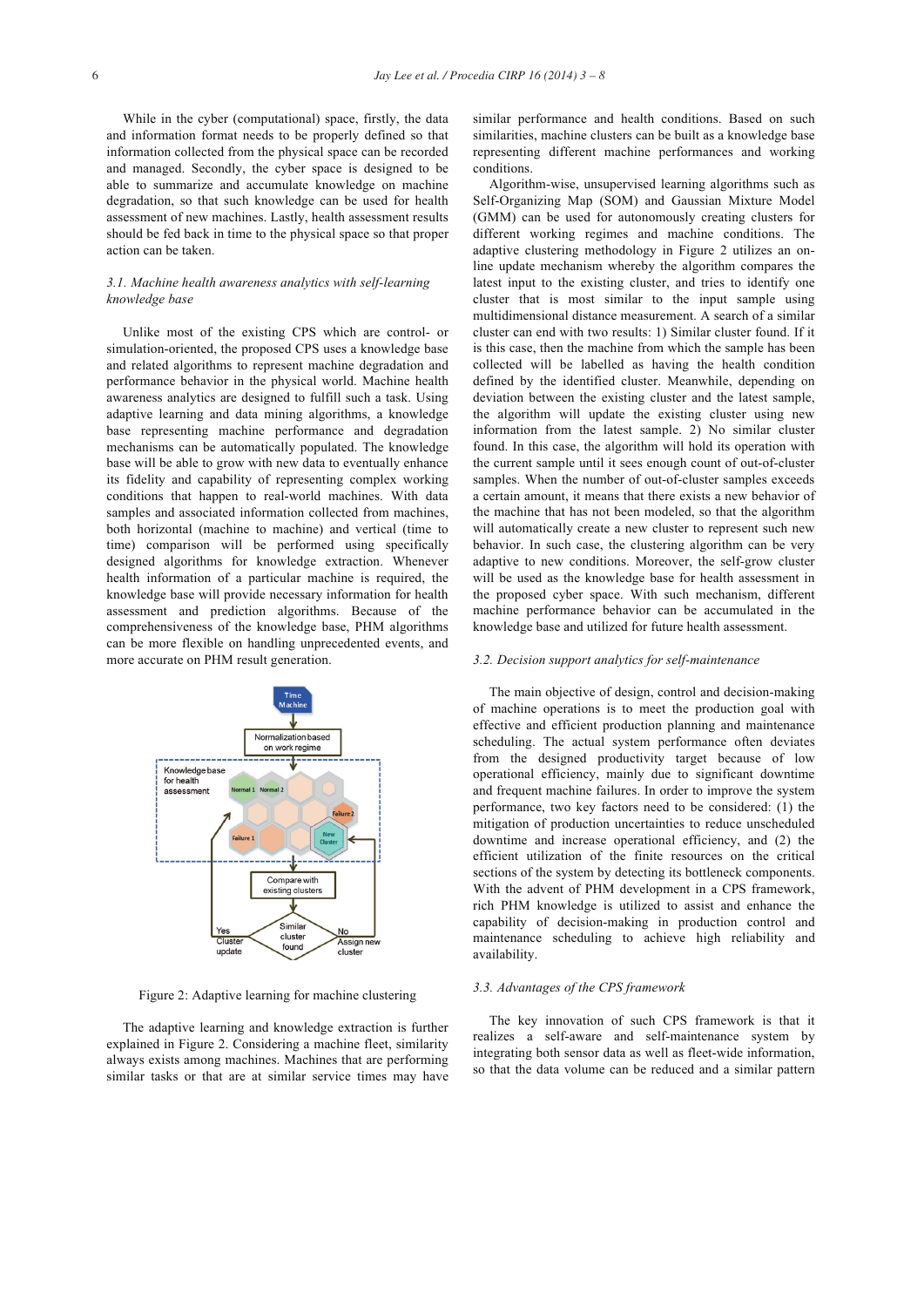can be identified. Such strategy further ensures that information hidden under the industry Big Data can be properly utilized. The key advantages of the designed framework can be summarized into the following perspectives:

1. Unified Cyber-Physical System frameworks for machine-to-machine health modeling: the proposed CPS is not a CPS for one machine, but for a fleet of machines and human operators. The system enables machines to gather information from its peers, human operators and other surrounding environments so that machines can achieve selfawareness of their health condition via comparing with and learning from the past history of other peers.

2. Enable self-aware and self-maintenance intelligence using self-learning PHM algorithms: rigidness and inability of handling unprecedented events are major hurdles that prevent current PHM algorithms from being widely implemented in the industry. This paper proposes a solution of developing adaptive capability for anomaly detection, health assessment, and degradation prediction. Adaptive algorithms also enable the system to learn from in-field data and accumulate in-field knowledge that can hardly be gained in a test lab environment.

3. Smart decision support system for proactive maintenance scheduling: with connected machines and awareness of machine condition across the fleet, tasks and maintenance plans will be scheduled and optimized from the fleet level. By balancing and compensating the work load and stress for each machine according to their individual health condition, production and machine performance can be maximized.

#### **4. Case study: smart remote machinery maintenance systems with Komatsu**

 This particular application was for a heavy-duty equipment vehicle used in mining and construction (Figure 3). The remote prognostics and monitoring system focused on assessing and predicting the health of the diesel engine component. For this remote monitoring application, the previously developed architecture for data acquisition and data storage consisted of sending a daily data set of parameters from the diesel engine to the remote location. The parameters included pressures, fuel flow rate, temperature, and the rotational speed of the engine. These parameters were taken at key operating points for the engine, such as at idle engine speed or at maximum exhaust gas temperature. The previously developed architecture was missing the necessary algorithms to process the data and assess the current health of the engine, determine the root cause of the anomalous behavior, and predict the remaining life of the diesel engine. The heavy-duty equipment manufacturer in collaboration with the Center for Intelligent Maintenance Systems (IMS) developed a systematic approach, utilizing several algorithms from the suite in the Watchdog Agent® toolbox to convert the diesel engine data into health information.



Figure 3: Komatsu smart bulldozer remote maintenance systems

The data preprocessing step consisted of using the Huber method for outlier removal, as well as the use of an autoregressing moving average approach to predict a time series value a few steps ahead to replace missing values. The missing values could be due to an error in the transmission of the data to the remote location, or from an outlier removal preprocessing step. After preprocessing the data, the next step was to develop a methodology to classify the different engine patterns in the data to particular engine-related problems. The use of a Bayesian Belief Network (BBN) classification technique used the manufacturer's experience on enginerelated problems, along with the pattern history of the data to build the model. This classification model was able to interpret the anomalous engine behavior in the data, and identify the root cause of the problem at the early stage of degradation.

The last remaining step is the remaining life prediction, and this used a fuzzy logic-based algorithm. The fuzzy membership functions were based on engineering experience as well as features extracted from the data patterns; this hybrid approach accounts for the uncertainty in the data and combines data-driven and expert knowledge for a more robust approach. An overall visualization of the final output is shown in Figure 4, highlighting the decision aid that can be provided to the maintenance technician.

#### **Smart Product Health Prognostics System**



Figure 4: Machine health visualization using Watchdog Agent® technologies